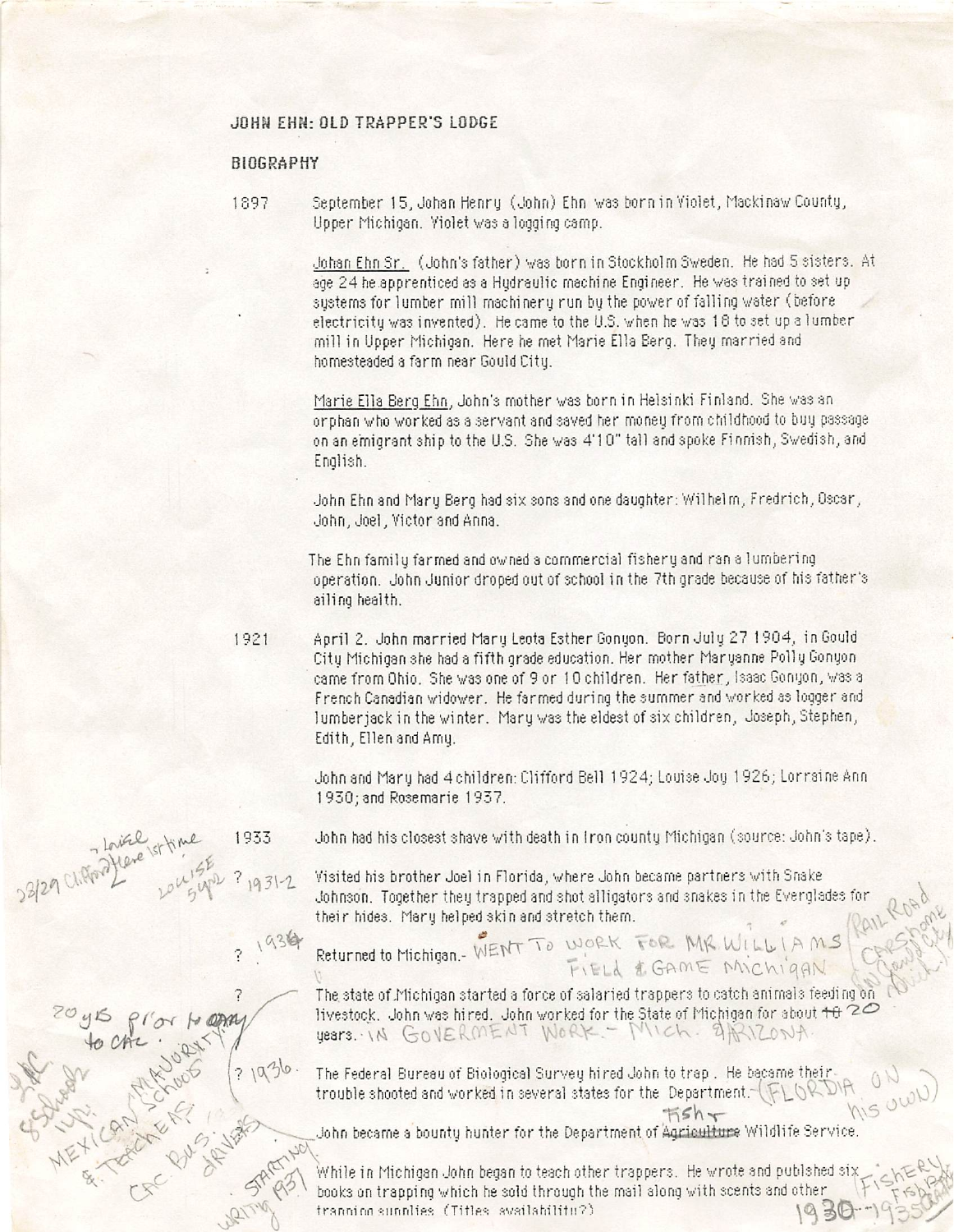| 1941 | March. The Ehn family moved to Roscoe (Sun Valley), Southern California.<br>John began building a house. He realised the need for housing in the area due to<br>the burgeoning sircreft industry, and started to build rental units. Mary and Johr<br>both worked in aircraft factories for about 15 years to raise money for<br>construction. John worked for Lockheed. The children helped with the<br>construction.                                                                                                             |
|------|------------------------------------------------------------------------------------------------------------------------------------------------------------------------------------------------------------------------------------------------------------------------------------------------------------------------------------------------------------------------------------------------------------------------------------------------------------------------------------------------------------------------------------|
|      | John began to dress in Western clothes to help his trapping and rental<br>businesses                                                                                                                                                                                                                                                                                                                                                                                                                                               |
| 1951 | John begen building the Boot Hill Cemetry outside his motel. He hired Claude Bel<br>from Knottsberry ferm to build e monumentel sculpture of himself. After<br>watching for three days and consulting with Claude, he siarted his own<br>creations. John's collection of Western artifacts were placed in the Old West<br>Museum.                                                                                                                                                                                                  |
| 1965 | April 10. John prepared a handwritten four page record for the guns at 7819<br>Arville Avenue, Sun Valley California. (xerox in Speces erchive).                                                                                                                                                                                                                                                                                                                                                                                   |
| 1972 | Sundey February 8, 5.00p.m., Old Trapper wes on It Takes All Kinds, Chanel 2.<br>He was interviewed and videotaped at Old Trapper's Lodge and at his residence.                                                                                                                                                                                                                                                                                                                                                                    |
| 1981 | John finished working on Old Trepper's Lodge and Boot Hill Cemetry.<br>May. Old Trapper's Lodge was named as a California Registered Historical<br>Lendmerk #939.<br>December 26 John died of a heart attack after breaking a hip.                                                                                                                                                                                                                                                                                                 |
| 1982 | Anril 2 Mery Ehn died efter a series of heart ettacks.<br>June 3. Lorreine Phillips (John and Mary's daughter) prepared A Brief History of<br>John and Mary Ehn efter her parents demise. The whole family collaborated in<br>the preperetion of keepseke peckets each containing a primitive Indian necklece<br>mede by John, two pieces of Mery's costume jewellry, a picture taken on Mary<br>and John's 60th wedding anniversary, a business card, (possibly a nick-nack from<br>their home) and a copy of the family history. |
| 1984 | Old Trepper's Lodge wes repeinted by Jerome Ward (see the recommendations<br>from Don Howlett July 17, 1983 in SPACES archive)<br>February 3. The State Historical Resources Commision recommended allocation<br>$\Delta \theta$ a algebra from $\Omega$ d $\theta$                                                                                                                                                                                                                                                                |

of a plaque for Old Trapper's Lodge. This was unveiled on March 25 iqRk

 $\overline{\phantom{a}}$